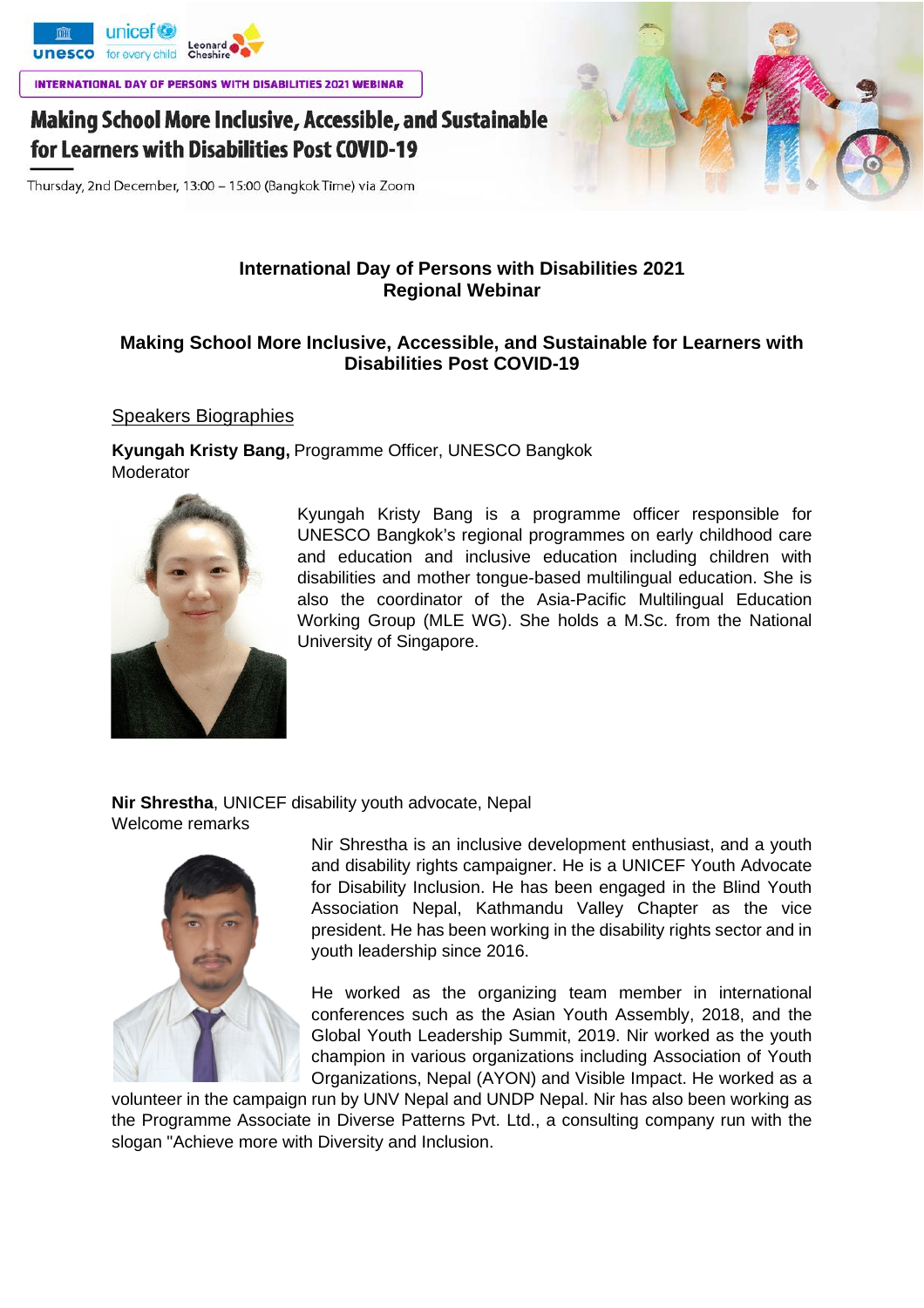**Mita Gupta**, Disability Inclusive Education Focal Point, UNICEF ROSA Introduction of Mapping



Mita Gupta currently holds the position of Early Childhood Development Specialist and Disability Inclusive Education focal point at the UNICEF Regional Office for South Asia. She has worked in the fields of education (including on early childhood education, disability inclusive education, gender and education, and reaching out-ofschool children), early childhood development, and gender and development for over 20 years. She has worked at UNICEF and UNESCO in the Asia-Pacific region and at UNICEF Headquarters; before joining the UN, she worked in a gender and development NGO, AWID, in Washington, DC, and in a state adult literacy programme in Oregon in the United States. She holds a Master's degree in Education from the Harvard Graduate School of Education.

**Peter Grimes**, Director of Beyond Education Consultancy Presentation of study findings



Dr. Peter Grimes is a highly regarded international academic and education expert with over 34 years' experience of supporting equity in education, inclusive education, child protection and development, early childhood education and intervention, policy and program development and management, managing a wide range of programs, projects and complex teams all around the world. He is adjunct professor in a number of universities in England, Australia, Vietnam and The Philippines and author of various development education publications and reports.

He is also the Executive Director of Beyond Education Consultancy, a non-profit organization based in the Philippines working on improving basic education to

ensure all children have access to and participate in a high quality, equitable education. Among many disability-inclusive research and projects, Beyond Education's portfolio includes the recently published regional mapping of inclusive education in East Asia and the Pacific and South Asia regions, ongoing support to education reforms in Sri Lanka and the Maldives, evaluation of inclusive education in Bhutan, development of teacher development packages for Cambodia, Indonesia, Lao and Timor-Leste, and a policy paper reviewing the progress in inclusive education and early intervention in Asia and the Pacific region.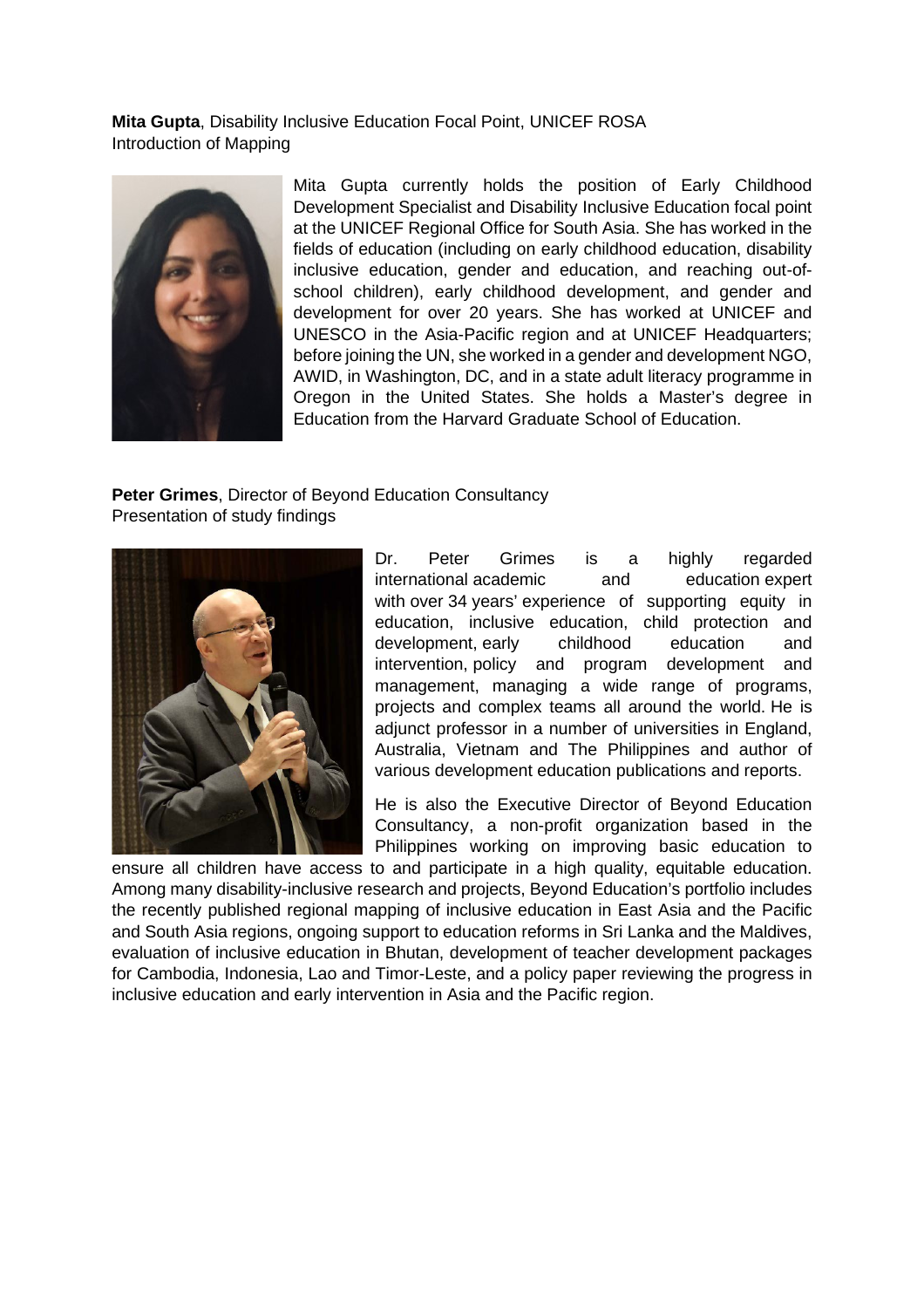**Tolhas Damanik**, CEO of Wahana Inklusif Indonesia and Disability Inclusion Advisor for the IFES-ASEAN project, Indonesia

Panel moderator



Mr. Tolhas Damanik pursued his bachelor's degree in education from Jakarta State University, and his master's degree in education from Ohio University, USA. Tolhas has 16 years' professional experience advocating for and providing technical advice for the promotion of the rights of persons with disabilities, particularly related to education, employment, political participation, human rights, and social protection. Tolhas worked for several disability inclusive projects with several international organizations in Indonesia such as Helen Keller International (HKI), International Labour Organization (ILO), International Foundation for Electoral System (IFES), and Deutsche Gesellschaft fur Internationale (GIZ). He is currently serving as Disability Inclusion

Advisor for the IFES-ASEAN project. He is also a Founder and Executive Director of Wahana Inklusif Indonesia Foundation. In 2013, Tolhas received the Inclusive Education Award from the Indonesian Ministry of National Education for his dedicated work on supporting the development of the inclusive education system in Indonesia.

**Dr. Salmah Jopri**, Special Education Division, Ministry of Education, Malaysia Panelist 1



Dr. Salmah binti Jopri is an education enthusiast, equipped with 30 years of experience in the field. Ventured in the education landscape in 1991, she has served as a secondary school teacher for 6 years, before being promoted as a lecturer in Sultan Salahuddin Abdul Aziz Shah Polytechnic in 1999. Her professional experiences in teaching and management fields have brought her to the Technical Education Department from 2000 until 2005. She has joined the Special Education Division in June 2005 until April 2019.

In April 2019, she has been appointed as the Director of Southeast Asian Ministers of Education Organization, Regional Centre for Special Educational Needs (SEAMEO

SEN). Within 1 and a half year in her tenure, Ms. Salmah has spearheaded various collaborative programs and activities with prominent education stakeholders in the Southeast Asia region, in promoting and enhancing the quality of Special Education Needs Practices for Person with Disabilities (PwD) and its communities.

Promoted as the Director of Special Education Division, Ministry of Education Malaysia in September 2020, Ms. Salmah continues to paved her journey in ensuring the rights to education for Special Educational Needs children will further flourish, through dedicated national roll-out plans in place. In this role, she provides strategic direction, advocating leadership, and as an exemplary champion in strengthening the Special Education positive growth.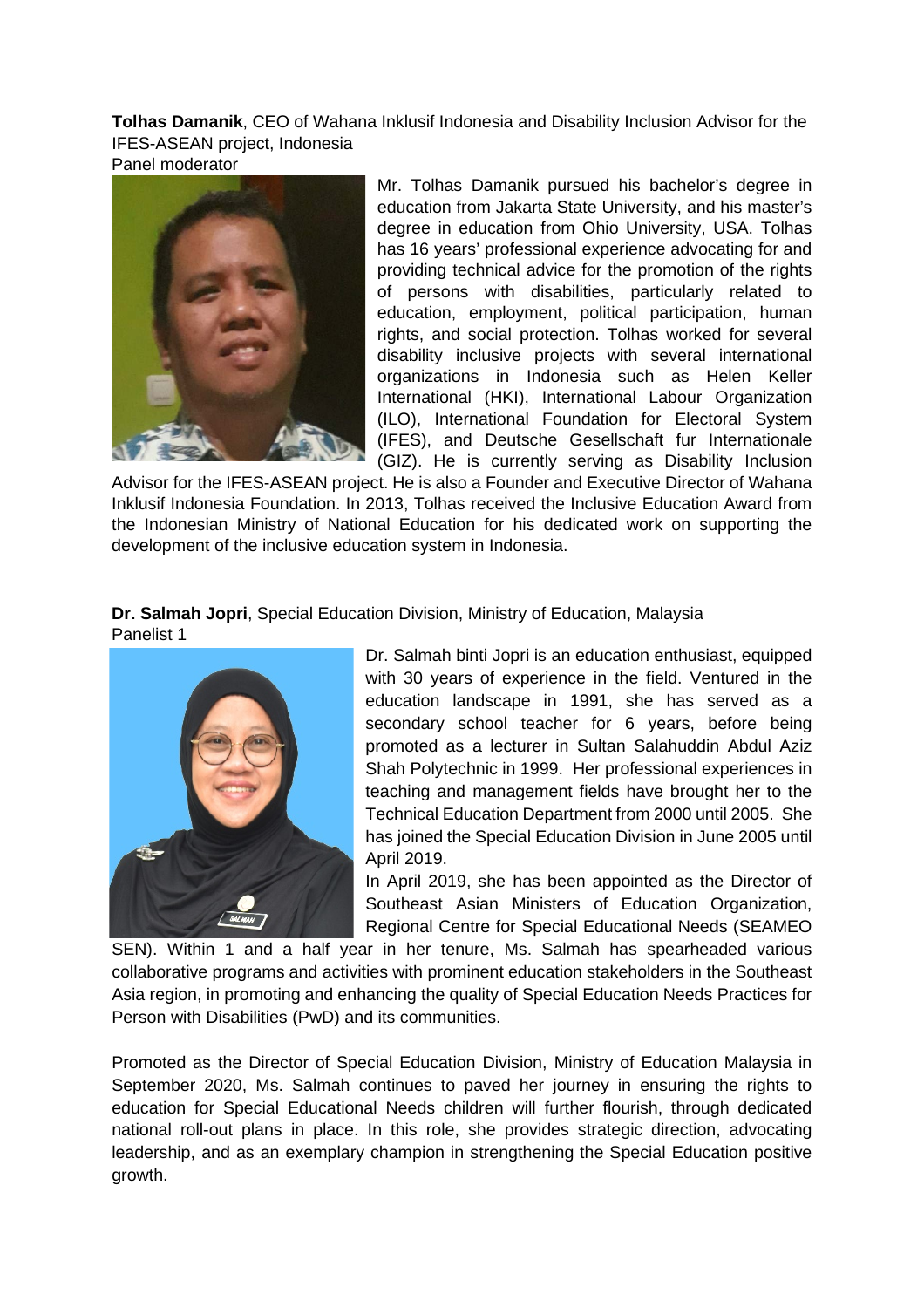**Anjlee Agarwal**, Founder and Executive Director, Samarthyam, India Panelist 2



Anjlee Agarwal is Accessibility, Mobility and WASH specialist, researcher and author. She co-founded Samarthyam, National Centre for Accessible Environments in 1993. She is Member CSO-Standing Committee, NITI Aayog, Government of India which is responsible for implementation of Sustainable Development Goals.

Promoting Sustainable and livable societies is her mission and she is passionate about people-friendly spaces where mobility is without barriers. She works on "Education for All", access audited more than 500 schools and authored Accessibility Code for Educational Institutions for UNICEF and Ministry of Education, India. She has facilitated capacity building training for the state education officers, teachers and special

educators to bring about inclusion across differences and diversities. Her pioneering efforts in the past 28 years have resulted in launching of flagship "Accessible India Campaign" by Prime Minister's office and Ministry of Social Justice & Empowerment, Government of India to make India accessible. Anjlee has authored several universal accessibility manuals, guidelines and codes for Bureau of Indian Standards and Indian Roads Congress.

As a woman with disability herself, she believes in active advocacy and has brought policy level changes to make Incredible India = Inclusive India. She undertakes Accessibility, WalkAbility and Road Safety Audits in built and outdoor environments, transportation infrastructure with gender and disability inclusive agenda. She has organized several mass awareness campaigns in India on social issues, viz. Mobility for All, Make The Right Real, Right to Walk; Right to Sanitation; Inclusive Education; Violence Against Women and Empowerment of Women with Disabilities, etc.

**Prashanti Pradhan**, Co-founder and Chairperson, Phensem Parents Support Group, **Bhutan** Panelist 3



Prashanti Pradhan is the Chairperson to Board of Trustees and Co-Founder, Phensem Parent Support Group Bhutan. Phensem PSGB was informally co-founded by 3 mothers in July 2017 and was formally recognized as a Civil Society Organisation of Bhutan in July 2020 which is the first Naz of its kind in Bhutan. She has been actively supported the organisation Phensem and supported parent groups in Bhutan since 2013. She is also a Parent representative to the Board of Trustees, Ability Bhutan Society, Bhutan.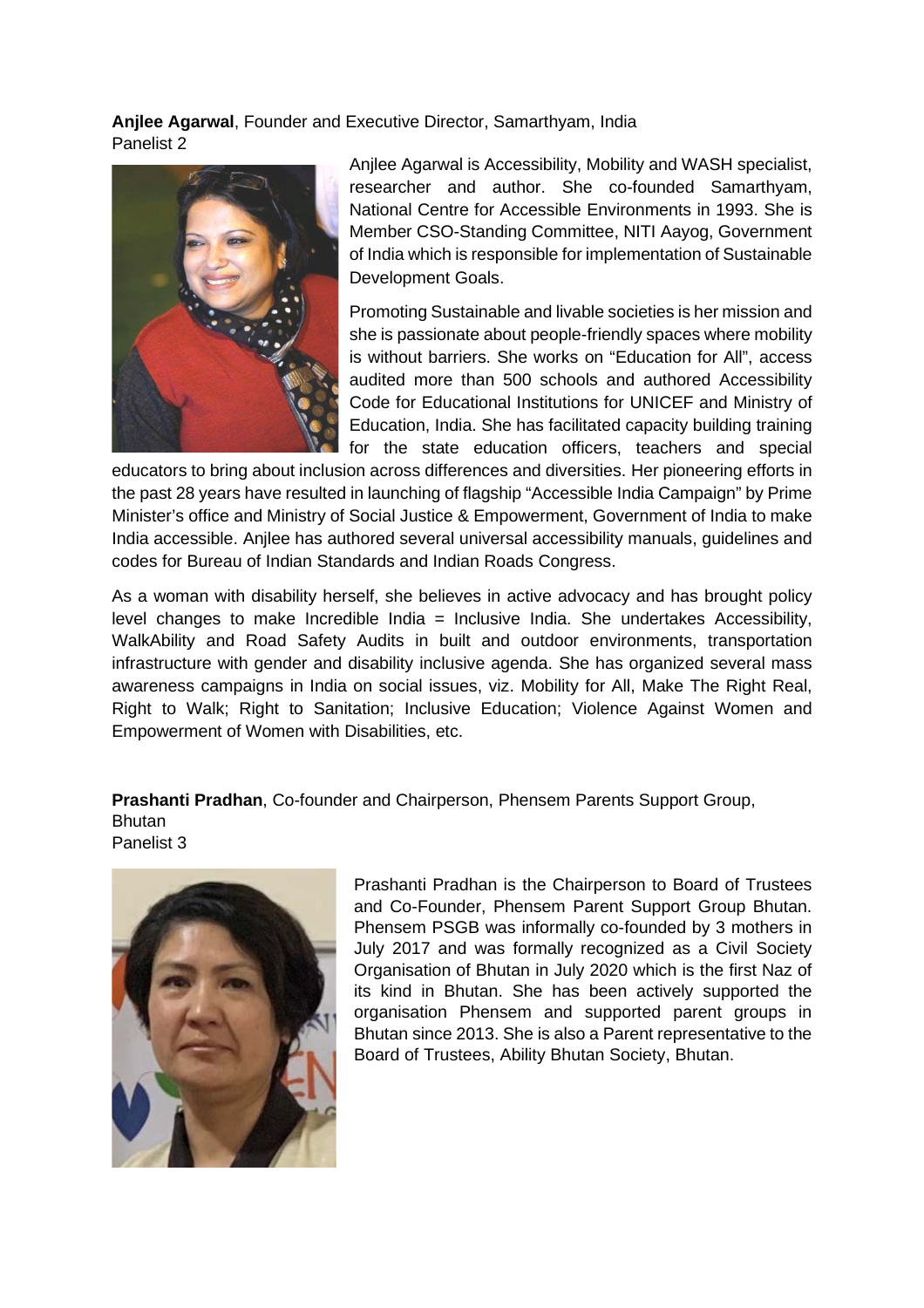**Ika Putri Mahardhika**, Program Officer and Consultant at Wahana Inklusif Indonesia Panelist 4



Ika Prtri Mahadhika graduated from Islamic State University (UIN) Syarif Hidayatullah, Jakarta in Social Sciences. She took her role at Helen Keller International since 2019 and oversighted several projects on Inclusive Education, such as School-based Campaign on inclusive Education, Inclusive Sport Festival in 4 Districts Across Indonesia, Inclusive Education Parallel Online Training for Teachers, school Principals, and school Supervisors in 4 Districts across Indonesia.

Currently she is working at Wahana Inklusif Indonesia as Program Officer and Consultant.

**Jim Ackers**, Regional Education Adviser at UNICEF South Asia Closing remarks



Jim Ackers is the Regional Education Adviser at UNICEF South Asia and is therefore a co-chair of Education 2030+ with UNICEF East Asia and the Pacific and UNESCO Bangkok. He is very familiar with the excellent work of the Disability Inclusive TWG.

From 2017-2019 Jim was Head of Training and Education Programmes at UNESCO IIEP where he led the development of a training programme for Ministry officials and development partner staff on mainstreaming disability inclusive education into Education Sector Plans. He has worked for UNICEF for 13 years and as Regional Education Adviser, for Eastern and Southern Africa (2009-2014); East Asia and the Pacific (2014-

2017) and South Asia (from 2019); also serving as the Disability Focal Point in each of these Regional Offices.

Jim has also taught at the University of London Institute of Education and Newcastle University in the UK and worked for the UK government in Africa. He has taught in primary and secondary schools and adult and education. Jim's many interests in education are education policy and planning. He has supported the design of national teacher training and quality assurance systems. He is passionate about the need for cross-sectoral approaches to areas like ECD; disabilities and school health.

Jim has written several articles in leading refereed journals and designed studies and strategies for various areas of education. He holds a PhD in Education Policy from the University of Newcastle Upon Tyne, UK, a Masters in Applied Linguistics, a Post Graduate Certificate in Education and a BScEcon from the London School of Economics.